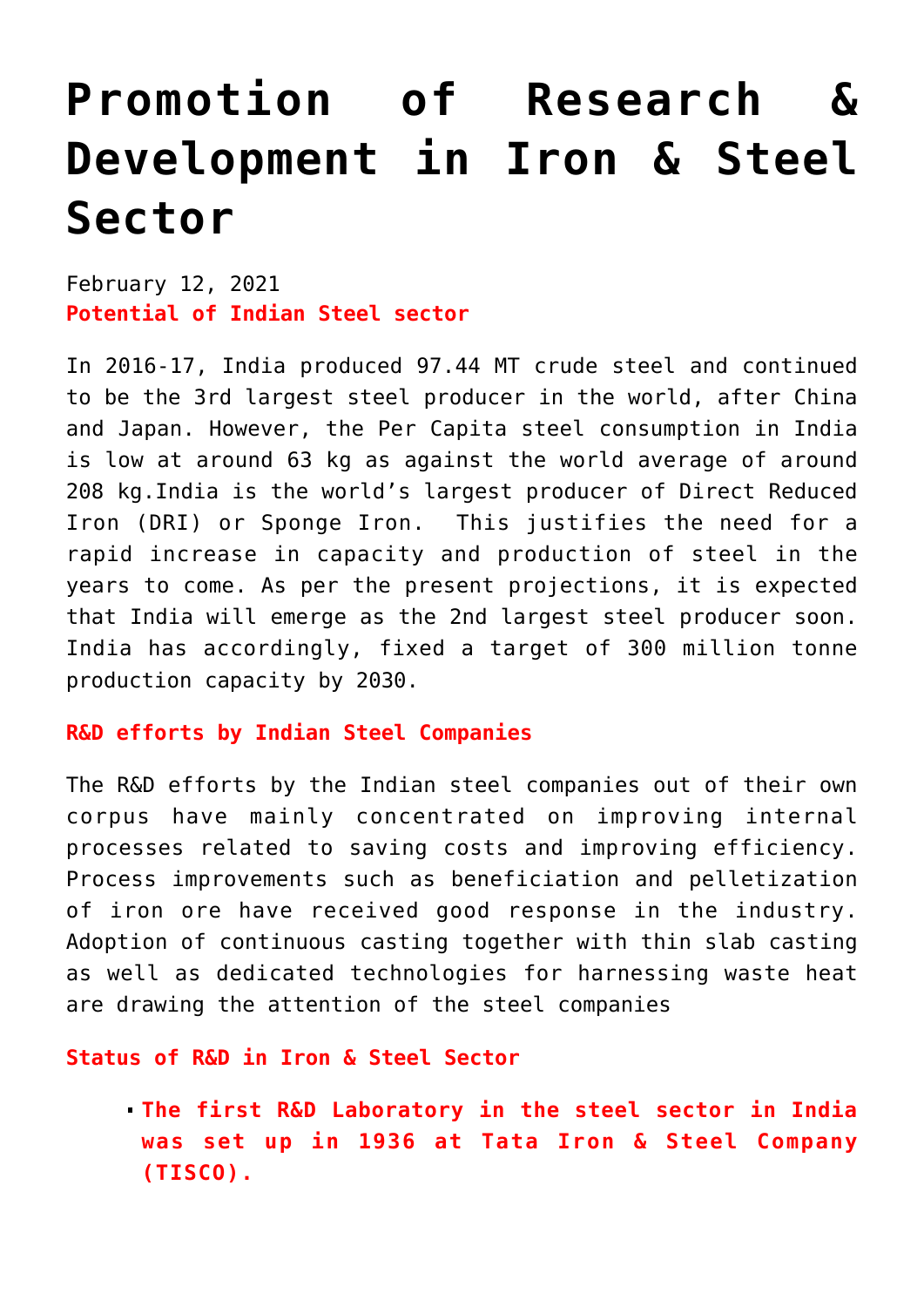- SAIL set up their Corporate R&D Centre in 1972 at Ranchi.
- R&D facilities in newer plants of JSW Steel and Essar Steel came into being in 2000's.
- Government has also set up several National / Regional Laboratories / Institutes under CSIR. Amongst them;
	- National Metallurgical Laboratory (NML)
	- Jamshedpur and Institute of Minerals and Materials Technology (IMMT), Bhubaneswar are associated with R&D in iron and steel including minerals and fuels.
- In addition, some academic institutes, like IITs and NITs, are also engaged in carrying out sponsored research work in the area of iron and steel.

**The energy efficient and environment friendly technologies adopted by steel industry as part of technological upgradation/ modernisation/ expansion programme/ projects include the following:-**

- **Coke Dry Quenching (CDQ)**  Power generation from the waste heat from CDQ.
- **Sinter Plant Heat Recovery** (Power generation from Sinter Cooler Waste Heat).
- Bell Less Top Equipment (BLT) in Blast Furnace.
- Top Pressure Recovery Turbine (TRT) in Blast Furnace.
- Pulverized Coal Injection (PCI) system in Blast Furnace.
- Hot stove waste heat recovery in Blast Furnace.
- Dry type Gas Cleaning Plant (GCP) in Blast Furnace.
- Cast House/ Stock House Dedusting system.
- Converter Gas Recovery in BOF.
- Energy Monitoring & Management System.
- Secondary Fume Extraction System in Steel Melting Shop.
- Regenerative Burners in Reheating Furnaces of Rolling Mills.
- Hot charging process of continuously cast products at higher temperature directly to Rolling Mills.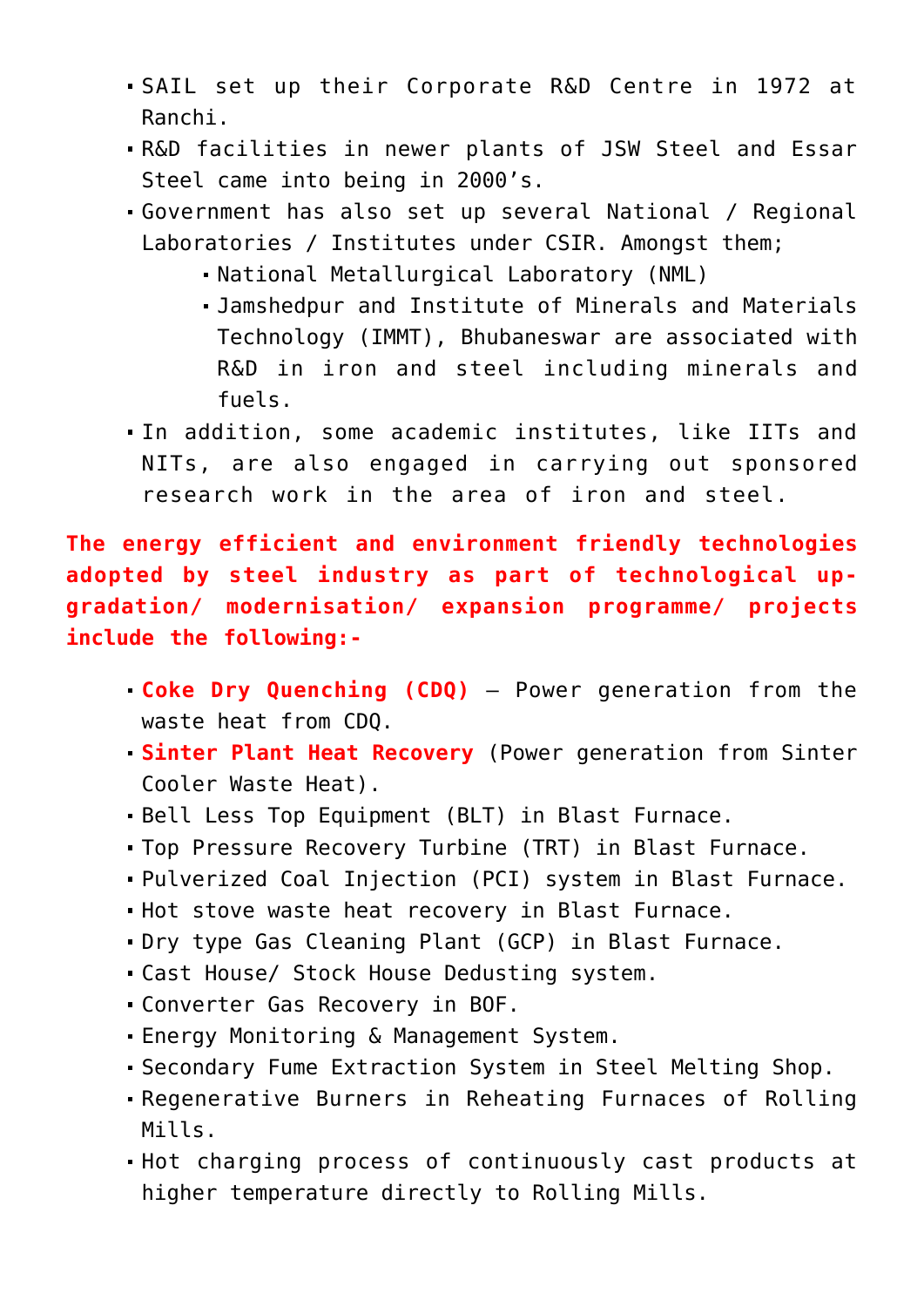- Direct Rolling Process eliminating the need for Reheating furnaces.
- Energy efficient technology for Hot Strip Mill: Flexible Thin Slab casting & Rolling.
- Near Net Shape casting: Bloom cum Beam Blank caster, Bloom cum Round caster etc.
- Adoption of Variable Voltage Variable Frequency (VVVF) Drives for high capacity electric motors.

The wastes generated are recycled back within the steel plants. Solid wastes such as Blast Furnace slag are granulated within the steel plant and sold to the cement industry. Gaseous wastes generated from the processes are further used in downstream processes in the plant such as in the reheating furnaces and power generation. Further, Research & Development projects have also been undertaken for utilization of steel slag in road making, construction, agriculture etc.

## **R&D scenario in Steel companies abroad**

The R & D scenario in Steel companies abroad, particularly, in China, Japan and South Korea is quite different. They have a large outlay of funds earmarked for R&D and also have visible tie-up with external laboratories and academic institutions. Annual R&D investment in these companies is high which is upto 1% of their sales turnover

#### **Government of India policy Framework on R&D**

As per the Department of Public Enterprises guidelines, Maharatna & Navaratna category of CPSEs are required to invest in R&D @1% of PAT and @ 0.5% of PAT in case of Miniratna companies. This guideline is being adhered to by the CPSEs steel companies viz. SAIL & RINL. However, these guidelines are the minimum guidelines and also provide that CPSEs should make an attempt to benchmark R&D spending with internationally prevalent best practices in the sector. Ministry of Steel has published 'A Roadmap for Research & Development and Technology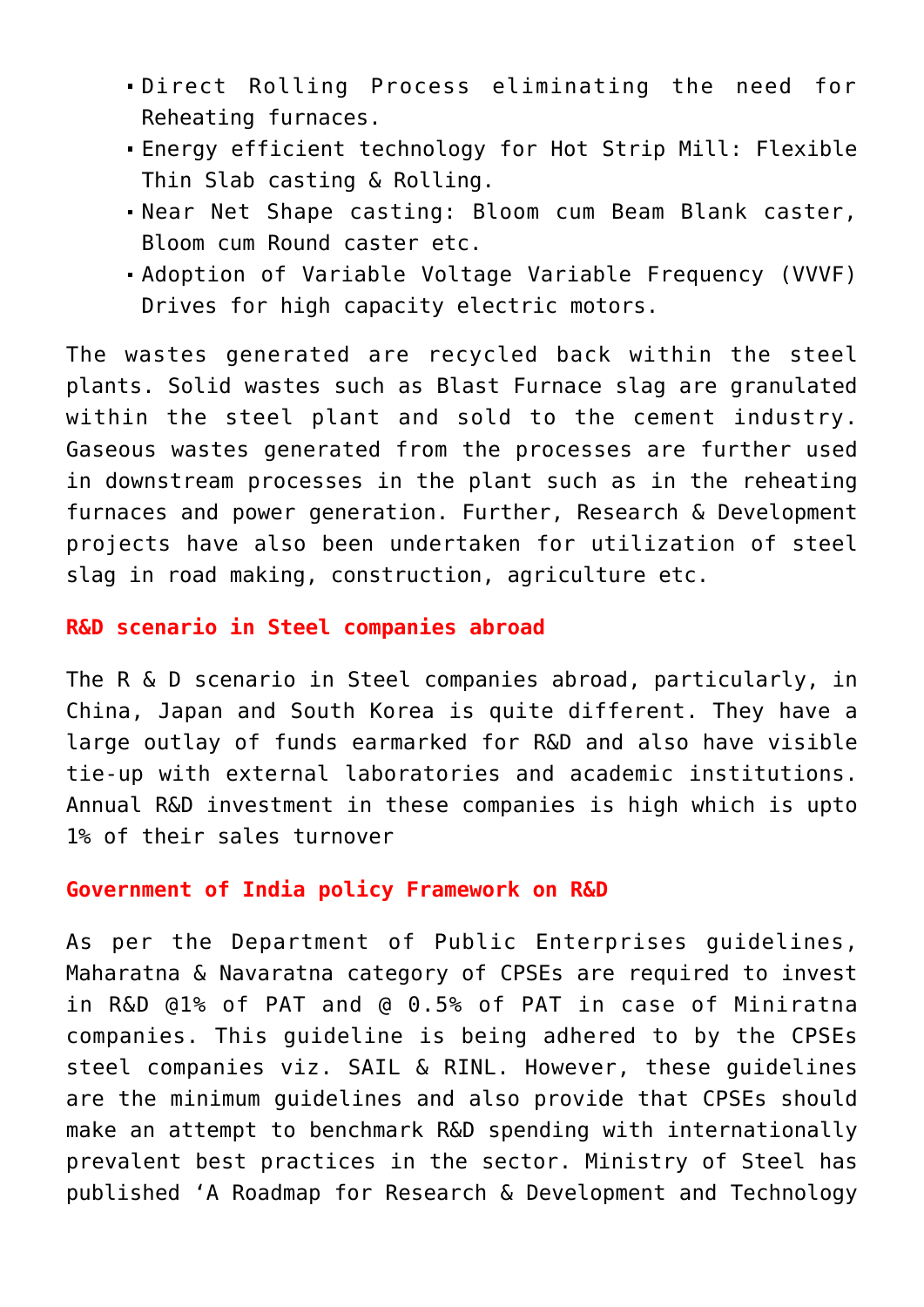for Indian Iron & Steel Industry' in Sept 2011 with as aim to sensitize the Indian steel industry to improve its technological face through R&D and technology intervention

**Further, the report of the Working Group on 3 Steel Industry for the 12th Five Year Plan (2012-2017) has called for aggressive R&D initiatives in steel sector**

**Government Initiatives to Promote R&D in Steel Sector**

**Promoting R&D with financial assistance from Steel Development Fund** 

- **R&D Scheme pursued with Steel Development Fund (SDF)**
- **Centre of Excellence**
- **Chair Professor & Scholarships Scheme**

### **Steel Research & Technology Mission of India**

The Ministry of Steel constituted a Task Force under the Chairmanship of Dr. Baldev Raj, former Director, IGCAR, for suggesting a blueprint for an institutional mechanism to spearhead the R&D efforts in the Iron & Steel Sector in India. The said Task Force, in its report inter-alia recommended setting up of a new institutional mechanism namely, Steel Research & Technology Mission of India (SRTMI) for taking up research projects of national importance. The proposal has been accepted by the Ministry of Steel. The salient features of SRTMI are as under:

- SRTMI will be an industry driven initiative which will be setup as a registered society wherein the Ministry of Steel will be a facilitator as one of the members of the society.
- SRTMI will be governed and administered by a Governing Body comprising the steel CEOs, domain experts and a representative of Ministry of Steel.
- The participating companies shall pay an initial entry